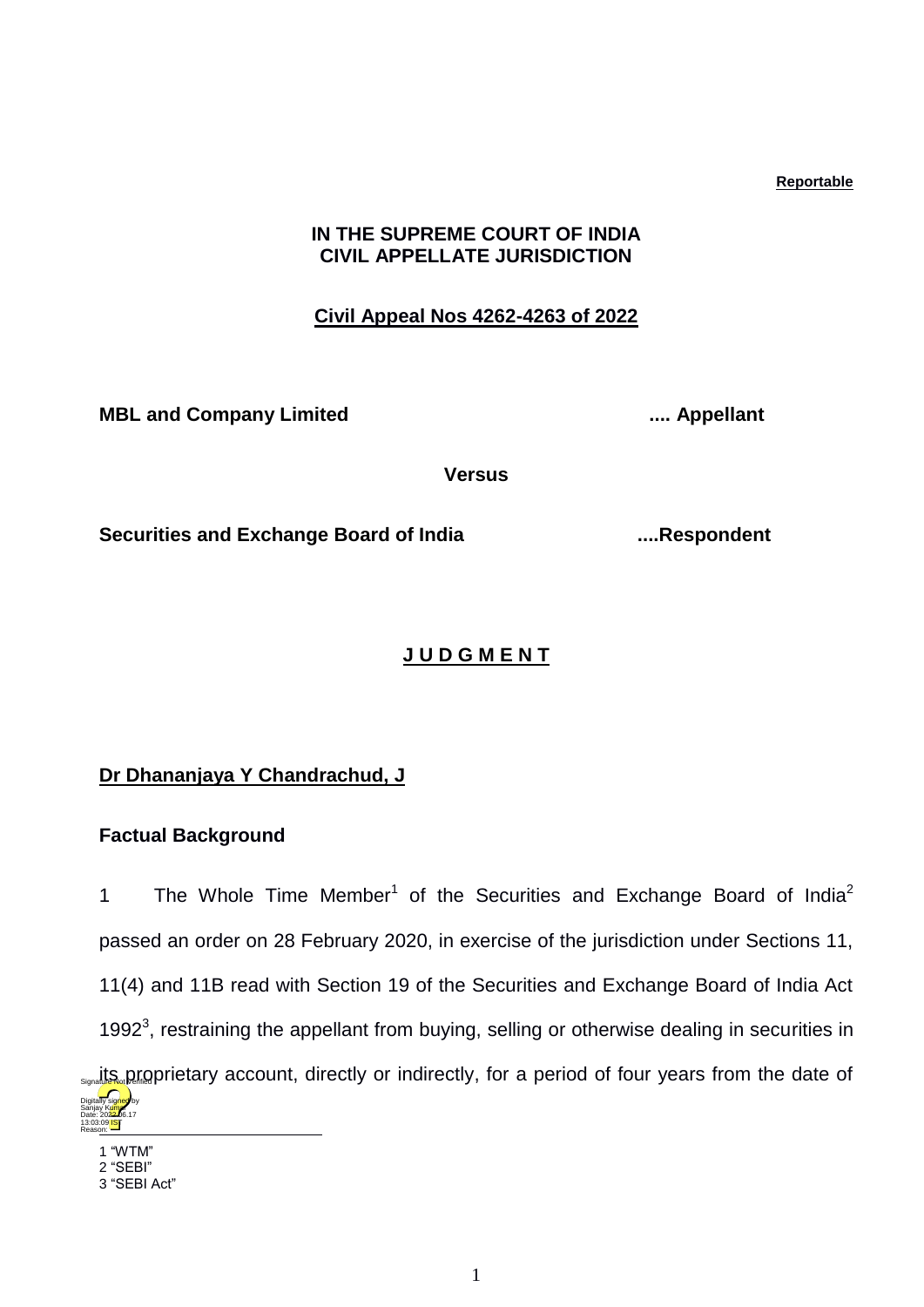the order.

2 On 17 March 2020, the adjudicating officer exercised their powers under Section 15 I and imposed a mandatory penalty of rupees fifteen lakhs; Rupees ten lakhs under Section 15HA for violation of the provisions of Sections 12A(a),(b) and (c) of the SEBI Act read with Regulations 3 and 4 of the SEBI (Prohibition of Fraudulent and Unfair Trade Practices relating to Securities Market) Regulations 2003<sup>4</sup> and Rupees five 5 lakhs under Section 15 HB of the SEBI Act for violating the Code of Conduct for Stock Brokers read with the SEBI (Stock Brokers and Sub Brokers) Regulations 1992.

3 During the pendency of the proceedings before the Securities Appellate Tribunal<sup>5</sup>, the appellant was directed to deposit an amount of rupees two crores with SEBI, conditional upon which the order dated 28 February 2020 passed by the WTM was directed to remain stayed.

4 The WTM arrived at a finding that the appellant had engaged in manipulative trades as a consequence of which the share price of a company by the name of Gujarat NRE Coke Limited came to be manipulated. Out of 5,041 self-trades between 15 December 2011 and 24 February 2012, it has been noted that 4,327 self-trades for 11,828 shares were executed through the same terminal ID. The specific finding in this regard is contained in paragraph 23.9 of the order of the WTM, which is extracted below:

> "23.9. In this regard, I note that out of 5,041 self-trades, 4,327 self-trades for 11,828 shares were executed through

 $\overline{a}$ 

<sup>&</sup>lt;sup>4</sup> "PFUTP Regulations" 5 "SAT"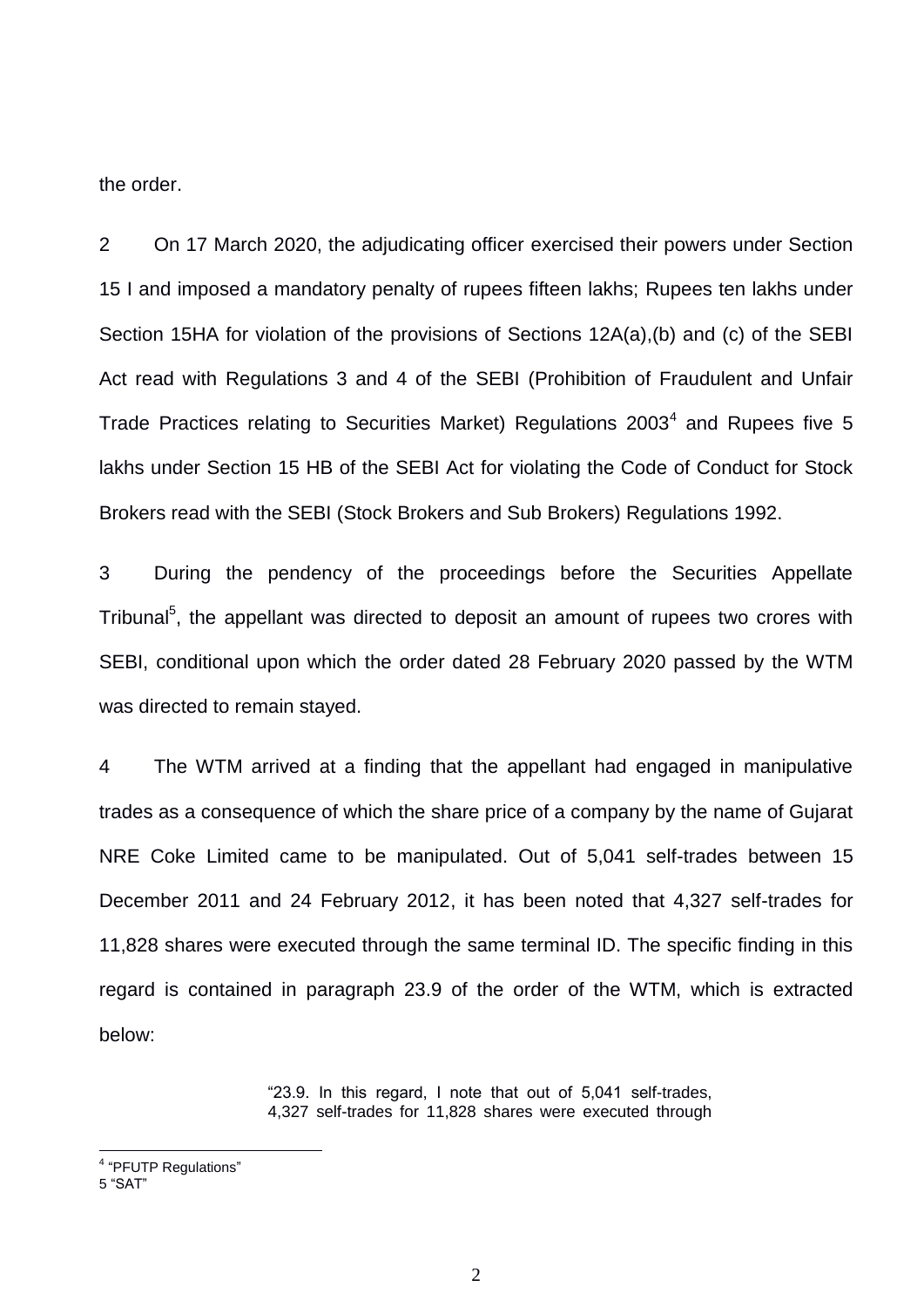the same terminal ID/user ID i.e. buy and sell order was placed by same person/dealers manually. Further, from 5,042 self-trades, the positive LTP contribution was Rs. 289.35 i.e. 12.64% of total market positive LTP. I also note that MBL accepted that single share self-trade was placed by it though according to it, to check the current price of GNCL by impermissible means. Thus, I am of the view that MBL had intentionally, through manual trading, placed the single share self-trade from same terminal to increase the price of GNCL for its own benefit."

5 The WTM has also observed as follows:

"24. From the above, I note that during the period December 15, 2011 to February 24, 2012, MBL had continuously placed single share buy order immediately after placing sell order of large quantity at a price higher than the last traded price. These single share order got matched with its own sell order of large quantity resulted into self-trade of 1 share. This single share self-trades had increased the price of shares of GNCL, which benefit MBL. Thus, MBL had artificially manipulated the price of GNCL through single share selftrade. Hence, self-trades executed by MBL are intentional self-trades with an intention to manipulate price of the scrip of GNCL.

25. Considering the order placing pattern and other circumstances mentioned at paragraph 23 and 24 above, I am of the view that self-trades had impact on the price of the shares of GNCL, however, self-trades were so designed to appear that the volume creation is negligible but were in fact motivated by the manipulative intention of creation of false price ascension. Thus, preponderance of probability is that these trades are intentional self-trades. Therefore, I conclude that the impugned self-trades by MBL are intentional and manipulative self-trades.

26. MBL contended that in order to check the price of the scrip, MBL placed a single share buy order and these insignificant quantum of trading could not impact either the price or volume of the scrip. In this regard, I note that single share buy order placed by MBL got matched with the already available large sell order of MBL at a price higher than the last traded price thereby establishing the higher LTP. Further, such order placement pattern of MBL were observed in large number of MBL self-trades and the same were repetitive in nature. I note that due to such trading pattern, MBL had positive LTP contribution of Rs. 289.35 through 5,041 selftrades. Further, I also note the observation of Hon'ble Securities Appellate Tribunal (SAT) in order dated February 25, 2020 in the matter of Mrs. Kalpana Dharmesh Chheda and others Vs. SEBI that "…. *when the appellants were*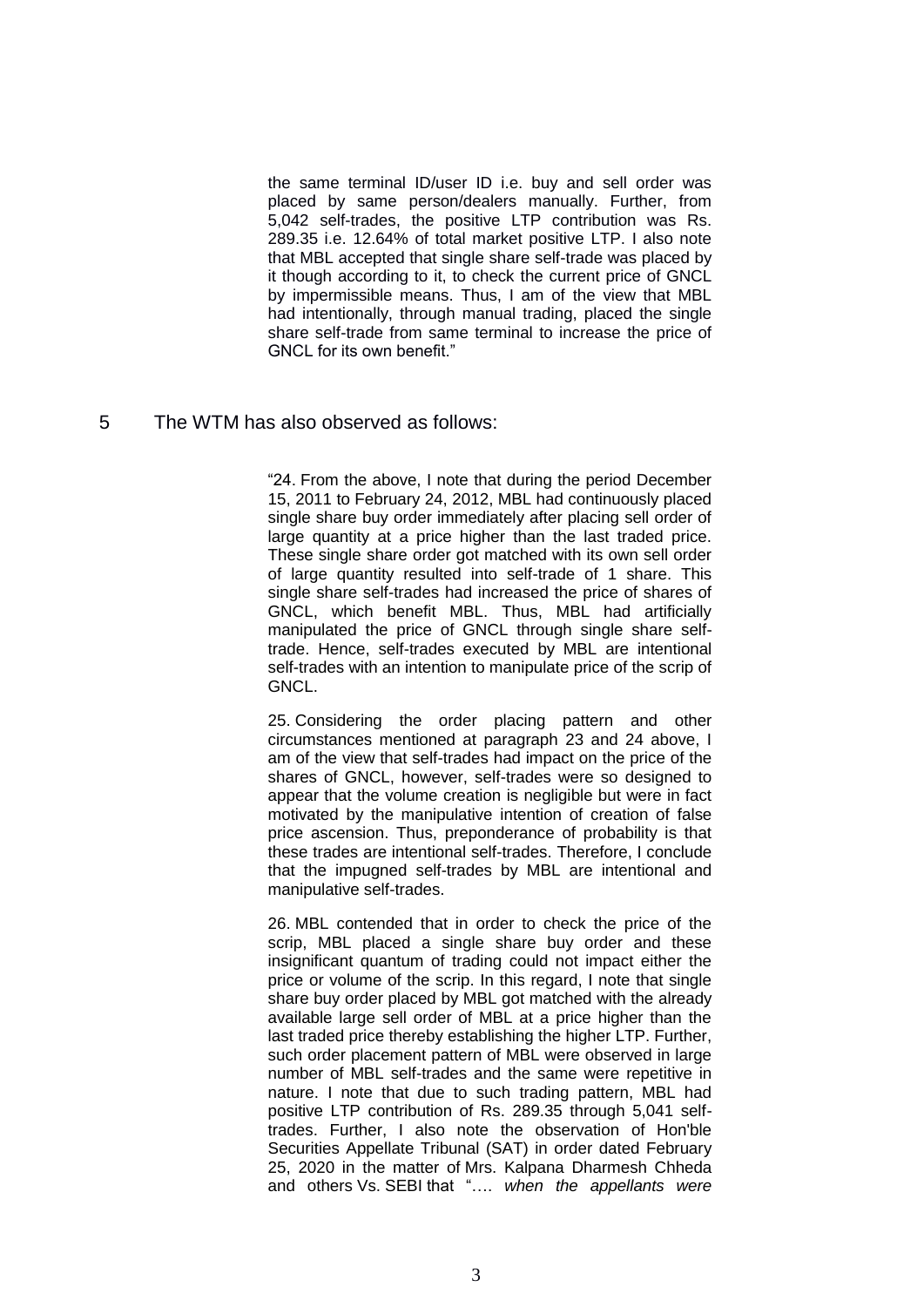*holding a large number of shares, their selling miniscule quantity of one share each on more than four dozen occasions is nothing but a strategy of manipulation and unfairly benefiting by offloading the entire shareholding after raising the price to considerable levels*…..". Though the said observation of the Hon'ble SAT was rendered in the context of manipulative trading pattern adopted by single share transaction, the same equally holds good in the present factual matrix of the case as well, in respect of manipulative self-trades through single share transaction. Thus, in view of the observation of Hon'ble SAT, I am of the view that manipulation in the scrip can be done by single share order placement method also, which has precisely happened in the present matter, in such a scenario, volume created by such trades/self-trades in the scrip is irrelevant/immaterial. Thus, considering at the pattern of trading done by MBL and the fact that MBL had derived benefit through that particular scheme or nature of trading, I am of the view that the trading pattern adopted by MBL is of a manipulative and unfair nature and would fall within the ambit of the PFUTP Regulations. Hence, I do not find any merit in the submission of MBL that single share order placement could not impact either the price or volume of the scrip."

6 The above findings have been affirmed in appeal by the SAT, by its impugned order dated 13 May 2022.

### **Submissions of Counsel**

7 In the present case, it has been submitted on behalf of the appellant by Dr Abhishek Manu Singhvi, senior counsel, that:

- (i) The appellant had executed trades on fifty days between 15 September 2011 and 9 January 2015;
- (ii) The net gain which was involved is an amount of Rs 3.45 per share; and
- (iii) Over the entire duration of fifty days when the trades were carried out, the total profit which has been generated would be in the amount of Rs 2.61 lakhs, while the volume of trade represents only 0.04 per cent of the total market value which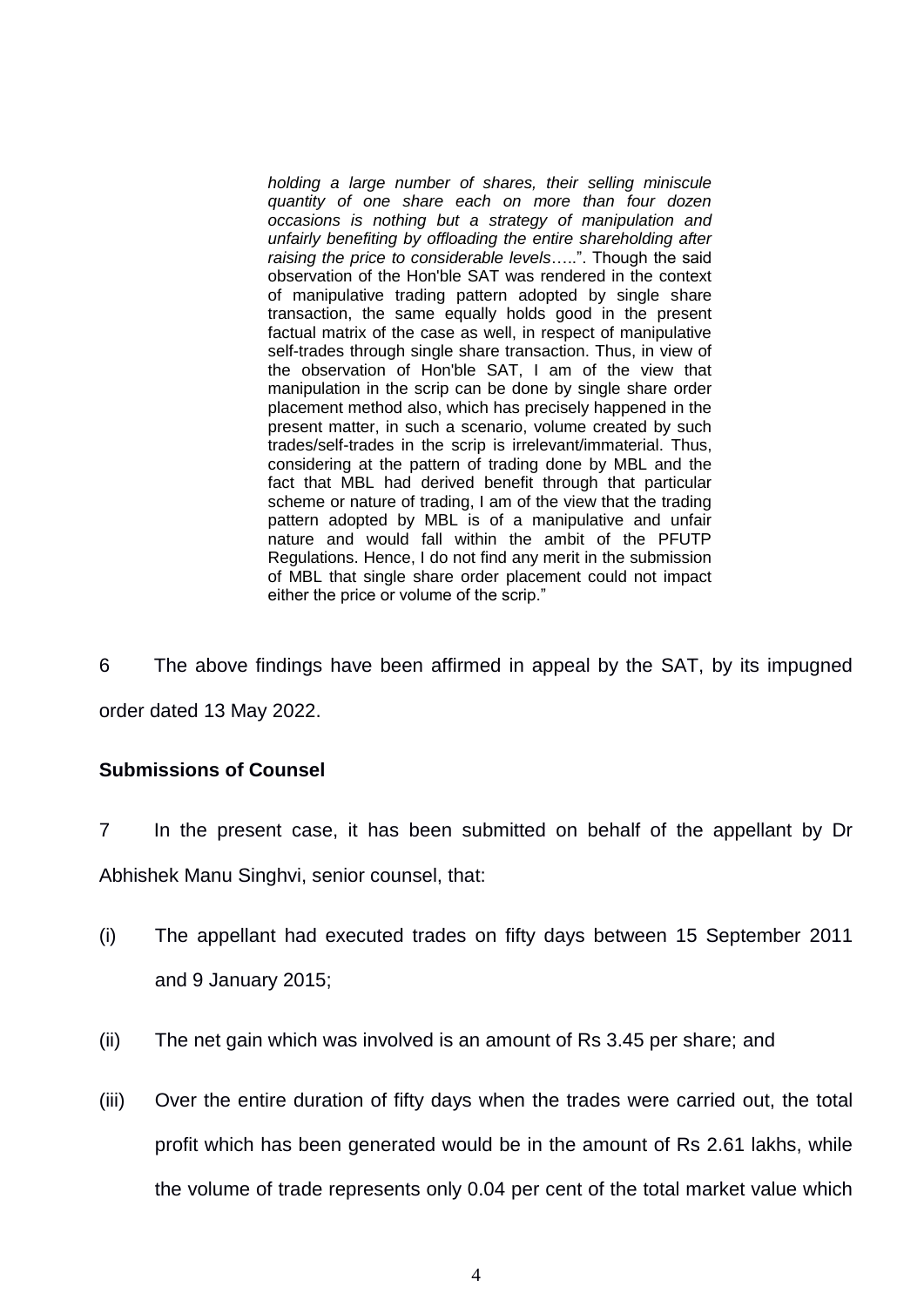is spread over the abovementioned trading days;

- (iv) In this backdrop, the imposition of the bar from trading for a period of four years is disproportionate and harsh;
- (v) The impact of the ban would seriously affect the employees of the appellant. The appellant has 450 employees;
- (vi) A stay was in operation from 28 February 2020 and the direction to deposit rupees two crores during the pendency of appeal before the SAT was duly complied with; and
- (vii) Whereas the adjudicating officer imposed a penalty of rupees fifteen lakhs, the WTM has proceeded to bar the appellant from carrying on trading in its proprietary account for a period of four years, which is disproportionate.

8 Mr Pratap Venugopal, counsel appearing on behalf of SEBI, on the other hand, submitted that the imposition of the ban by the WTM is not relatable to the extent of the gain which has been made by the appellant. The order passed by the WTM, it has been urged, is distinct from the penalty which has been imposed by the adjudicating officer. In the present case, it has been submitted that the trades, as noted in the order of the WTM, were carried out from the same terminal ID and there is also a finding of fact that the trading was done manually and not electronically. Hence, it has been observed that there was an intentional manipulation in the price of the company in question. This court, it has been urged, ought not to interfere with a penalty so long as it is not disproportionate or arbitrary, as the precedents of this court indicate.

5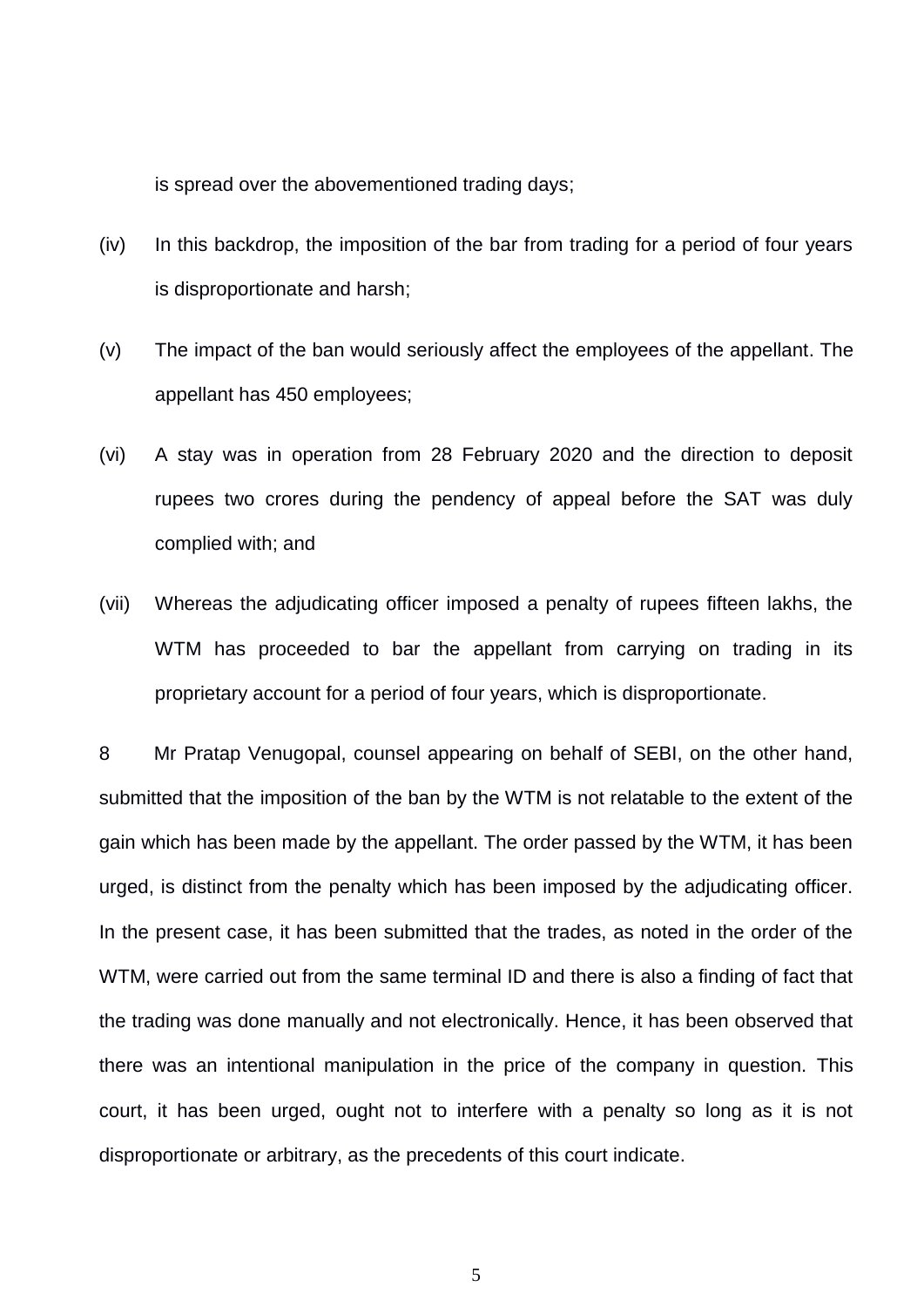# **Analysis**

9 In the present case, the order of the WTM as well as of the SAT notes that the *modus operandi* of the appellant was to place a huge sale order at a price higher than the last traded price of the company and thereafter to make a self-trade of only one share for that higher price, thus, establishing a new higher LTP. This has been depicted in the following table, which is contained in the order of the WTM and in the impugned order of the SAT:

| "Sr | <b>Date</b>    | Orde<br>r   | Order No.            | <b>Order Time</b>     | Orde<br>r Qty | <b>Trade</b><br><b>Time</b> | <b>Trad</b><br>e | <b>Trad</b><br>e | Diff.<br>In.          |
|-----|----------------|-------------|----------------------|-----------------------|---------------|-----------------------------|------------------|------------------|-----------------------|
| No. |                | <b>Type</b> |                      | (LM)                  |               |                             | Qty.             | <b>Price</b>     | <b>LTM</b>            |
|     |                |             |                      |                       |               |                             |                  |                  | $($ In<br><b>Rs.)</b> |
| 1   | 08/02/201<br>2 | Sell        | 201202080003832<br>9 | 09:15:08.000000<br>O) | 5000          | 09:15:1<br>2                | $\mathbf{1}$     | 24.00            | 0.55                  |
|     |                | Buy         | 201202080004290<br>2 | 09:15:11.000000<br>Ω  | $\mathbf{1}$  |                             |                  |                  |                       |
| 2.  | 24/01/201<br>2 | Sell        | 201201240004055<br>7 | 09:15:32.000000<br>0  | 2000          | 09:15:3<br>6                | $\mathcal I$     | 22.10            | 0.25                  |
|     |                | Buy         | 201201240005456<br>9 | 09:15:36.000000<br>0  | $\mathbf{1}$  |                             |                  |                  |                       |
| 3.  | 16/12/201<br>1 | Sell        | 201112160012234<br>9 | 09:19:36.000000<br>Ω  | 2000          | 09:19:3<br>6                | $\mathcal I$     | 16.65            | 0.15                  |
|     |                | Buy         | 201112160012242      | 09:19:36.000000<br>Ω  | 1             |                             |                  |                  |                       |
| 4.  | 23/12/201<br>1 | Sell        | 201112230004678      | 09:15:34.000000<br>0  | 1000          | 09:15:3<br>5                | $\mathcal I$     | 16.50            | 0.15                  |
|     |                | Buy         | 201112230004716<br>4 | 09:15:35.000000<br>Ω  | $\mathbf{1}$  |                             |                  |                  |                       |
|     | 23/12/201      | Sell        | 201112230004987<br>8 | 09:15:41.000000<br>0  | 1000          | 09:15:4                     |                  |                  | 0.15                  |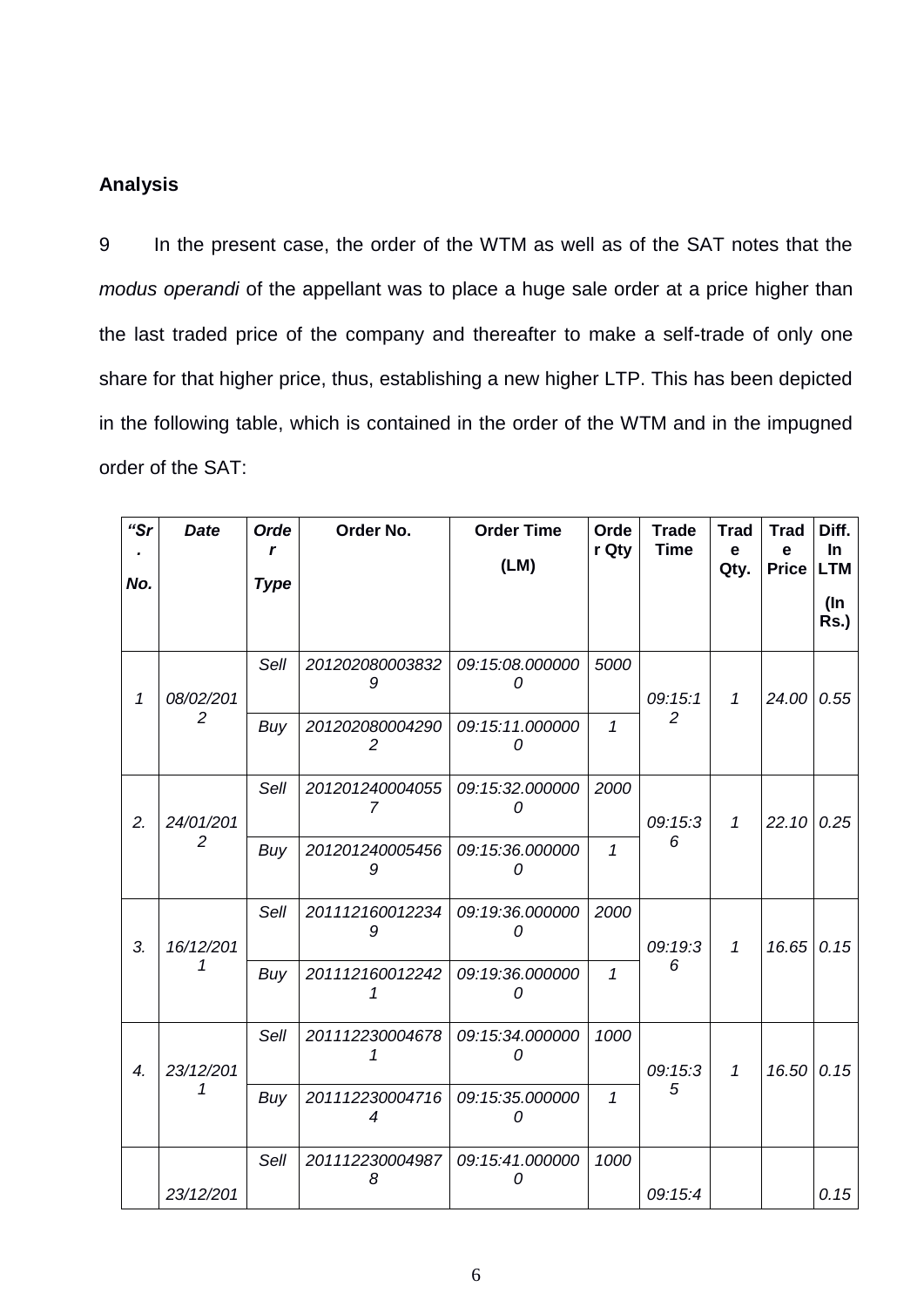| -<br>∽<br>J. | Buv | 201112230005213 09:15:47.000000 |  |  | 16.45 | " |
|--------------|-----|---------------------------------|--|--|-------|---|
|              |     |                                 |  |  |       |   |
|              |     |                                 |  |  |       |   |

10 The WTM found the appellant guilty of violating provisions of Section 12A (a), (b),  $(c)^6$  of the SEBI Act read with Regulations 3 (a), 3(b), 3(c), 3(d), 4(1), 4(2)(a), 4(2) (e) and  $4(2)(g)^7$  of the PFUTP Regulations. It is in this backdrop that the WTM has come to the conclusion that the manipulation which was conducted by the appellant has to be analyzed not only from the narrow perspective of the gain which has been caused to

(c) engage in any act, practice, course of business which operates or would operate as fraud or deceit upon any person, in connection with the issue, dealing in securities which are listed or proposed to be listed on a recognised stock exchange, in contravention of the provisions of this Act or the rules or the regulations made thereunder;

…." 7 **Regulation 3: - Prohibition of certain dealings in securities**

No person shall directly or indirectly-

(a) buy, sell or otherwise deal in securities in a fraudulent manner;

(b) use or employ, in connection with issue, purchase or sale of any security listed or proposed to be listed in a recognized stock exchange, any manipulative or deceptive device or contrivance in contravention of the provisions of the Act or the rules or the regulations made there under;

(c) employ any device, scheme or artifice to defraud in connection with dealing in or issue of securities which are listed or proposed to be listed on a recognized stock exchange;

(d) engage in any act, practice, course of business which operates or would operate as fraud or deceit upon any person in connection with any dealing in or issue of securities which are listed or proposed to be listed on a recognized stock exchange in contravention of the provisions of the Act or the rules and the regulations made there under.

#### **Regulation 4:- Prohibition of manipulative, fraudulent and unfair trade practices**

- (1) Without prejudice to the provisions of regulation 3, no person shall indulge in a fraudulent or an unfair trade practice in securities.
- (2) Dealing in securities shall be deemed to be a fraudulent or an unfair trade practice if it involves fraud and may include all or any of the following namely:

(a) indulging in an act which creates false or misleading appearance of trading in the securities market;

…. (e) any act or omission amounting to manipulation of the price of a security;

…. (g) entering into a transaction in securities without intention of performing it or without intention of change of ownership of such security."

 6 **12-A. Prohibition of manipulative and deceptive devices, insider trading and substantial acquisition of securities or control**.—No person shall directly or indirectly—

<sup>(</sup>a) use or employ, in connection with the issue, purchase or sale of any securities listed or proposed to be listed on a recognised stock exchange, any manipulative or deceptive device or contrivance in contravention of the provisions of this Act or the rules or the regulations made thereunder;

<sup>(</sup>b) employ any device, scheme or artifice to defraud in connection with issue or dealing in securities which are listed or proposed to be listed on a recognised stock exchange;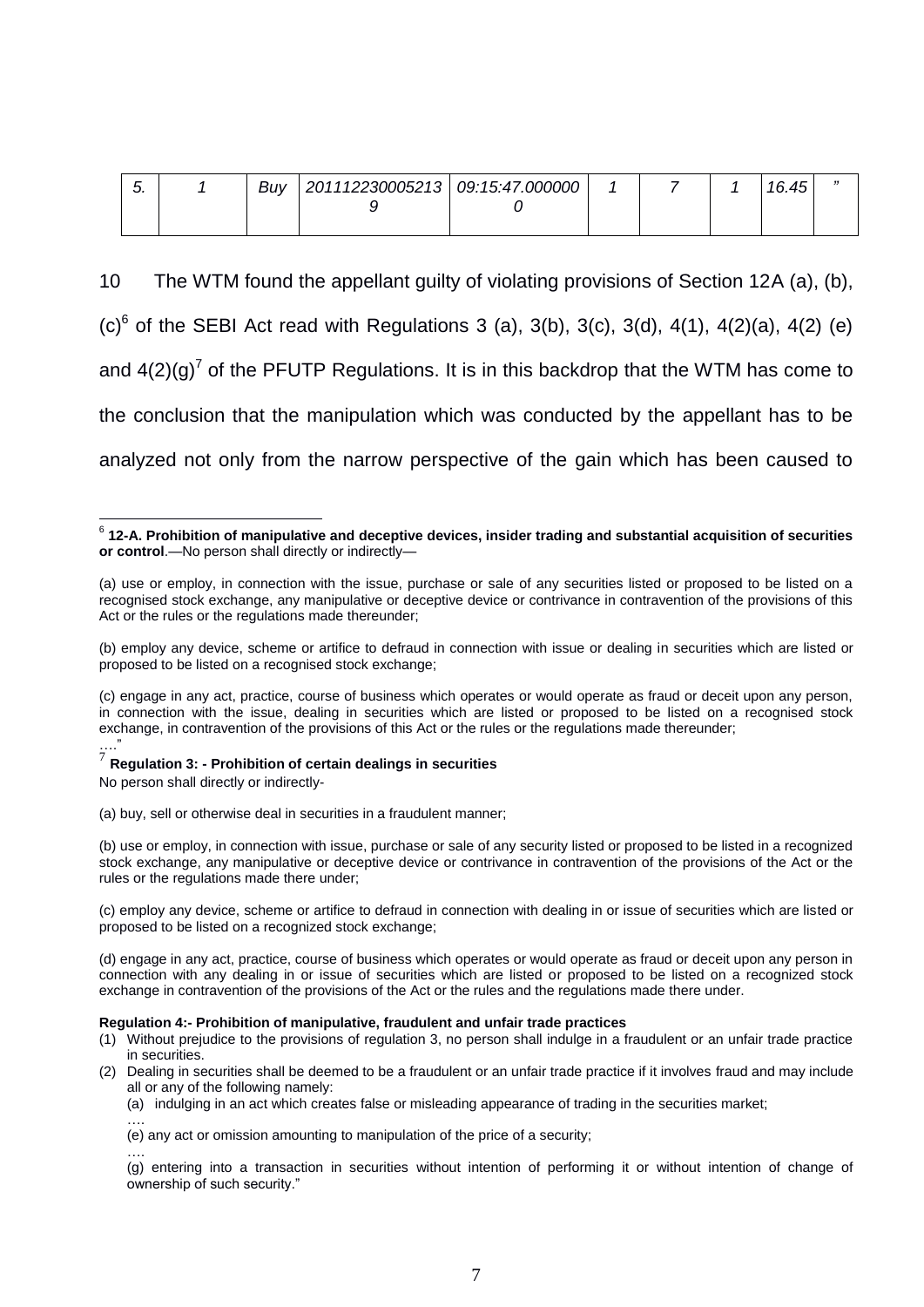the appellant, but, on the breach of the integrity of the securities market.

# 11 In a judgment of a three-Judge Bench of this Court in **Adjudicating Officer, Securities and Exchange Board of India** v Bhavesh Pabari<sup>8</sup>, it has been observed

that:

"34. This Court, in the exercise of its jurisdiction under Section 15-Z of the SEBI Act, cannot go into the proportionality and quantum of the penalty imposed, unless the same is distinctly disproportionate to the nature of the violation which makes it offensive, tyrannous or intolerable. Penalty by the very nature of the provision is penal. We can interfere only where the quantum is wholly arbitrary and harsh which no reasonable man would award. In the instant case, the factual findings are not denied and, thus, we are not inclined to intermeddle with the quantum of penalty. The penalty imposed is just, fair and reasonable and, thus, upheld."

The above observations make it clear that the imposition of a penalty is subject to interference under Section 15Z of the SEBI Act only where the quantum is found to be wholly arbitrary and harsh or distinctly disproportionate to the nature of the violation.

12 In the present case, the WTM, while imposing an order of debarment, has specifically applied her mind to the issue as regards the impact of such a manipulation. While dealing with this aspect, the WTM has observed that the manipulation of the price of scrips seriously impinges upon other counter parties in the securities market. In other words, the impact of a manipulation which is carried out by a participant in the securities market cannot be assessed only in terms of the gain which has been caused to the participants themselves, but in terms of the wider consequences of the action on the securities market.

 $\overline{a}$ 8 (2019) 5 SCC 90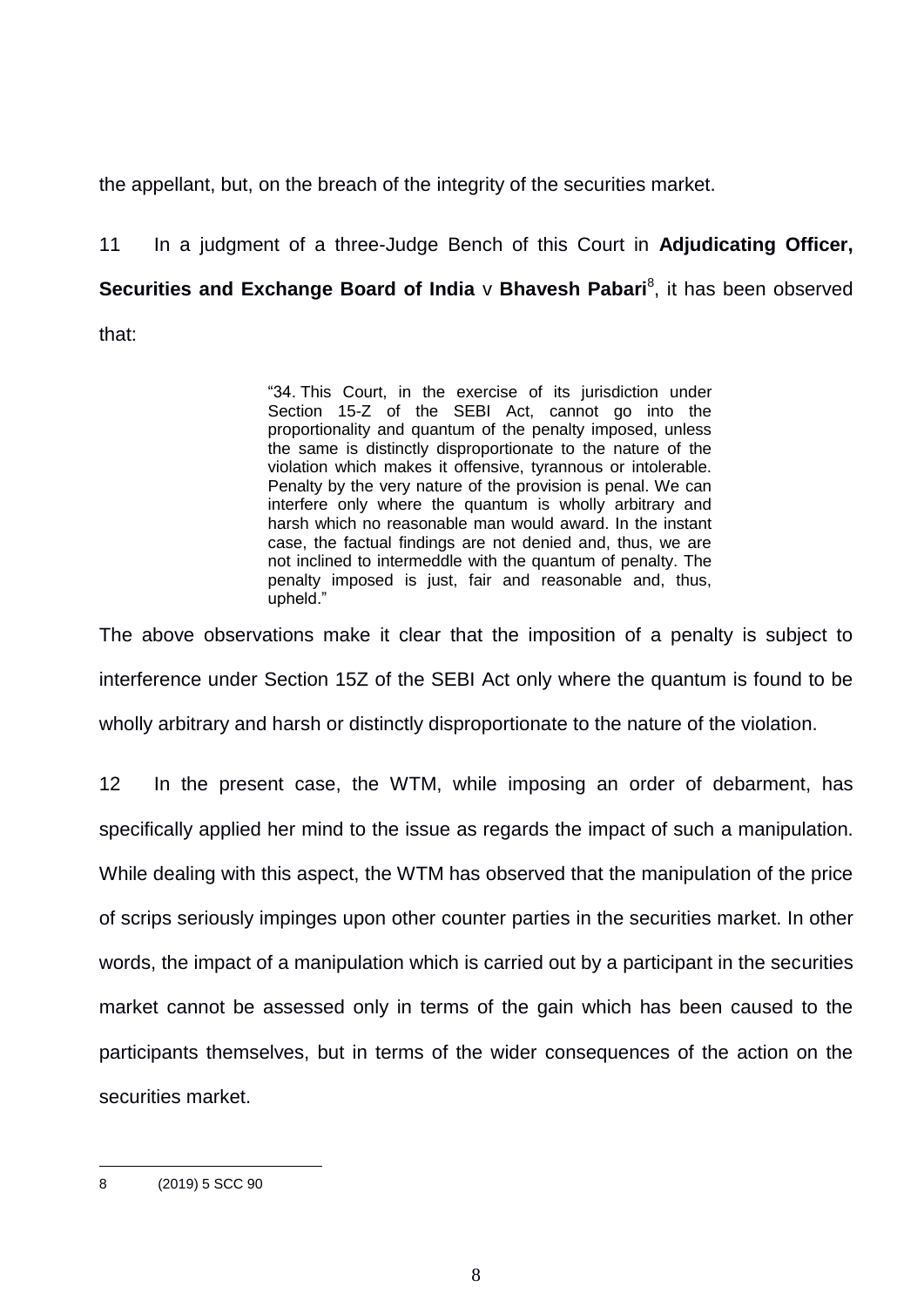13 In N. Narayanan v. SEBI<sup>9</sup>, this Court observed that Section 12-A of the SEBI Act read with Regulations 3 and 4 of the PFUTP Regulations specifically aim to curb market manipulations which can have an adverse effect on investor confidence and the healthy growth of the securities market. This Court made the following observations:

> "33. Prevention of market abuse and preservation of market integrity is the hallmark of securities law. Section 12-A read with Regulations 3 and 4 of the 2003 Regulations essentially intended to preserve "market integrity" and to prevent "market abuse". The object of the SEBI Act is to protect the interest of investors in securities and to promote the development and to regulate the securities market, so as to promote orderly, healthy growth of securities market and to promote investors' protection. Securities market is based on free and open access to information, the integrity of the market is predicated on the quality and the manner on which it is made available to market. "Market abuse" impairs economic growth and erodes investor's confidence. Market abuse refers to the use of manipulative and deceptive devices, giving out incorrect or misleading information, so as to encourage investors to jump into conclusions, on wrong premises, which is known to be wrong to the abusers. The statutory provisions mentioned earlier deal with the situations where a person, who deals in securities, takes advantage of the impact of an action, may be manipulative, on the anticipated impact on the market resulting in the "creation of artificiality". The same can be achieved by inflating the company's revenue, profits, security deposits and receivables, resulting in price rise of the scrip of the company. Investors are then lured to make their "investment decisions" on those manipulated inflated results, using the above devices which will amount to market abuse."

14 The securities market deals with the wealth of investors. Any such manipulation is liable to cause serious detriment to investors' wealth. In this backdrop, the order which has been passed by the WTM cannot be regarded as disproportionate so as to result in the interference of this Court in the exercise of its jurisdiction under Section 15Z of the SEBI Act. Moreover, the WTM has prohibited the appellant from participating in its proprietary account for a specified period, leaving it open to the appellant to

<sup>。&</sup>lt;br><sup>9</sup> (2013) 12 SCC 152